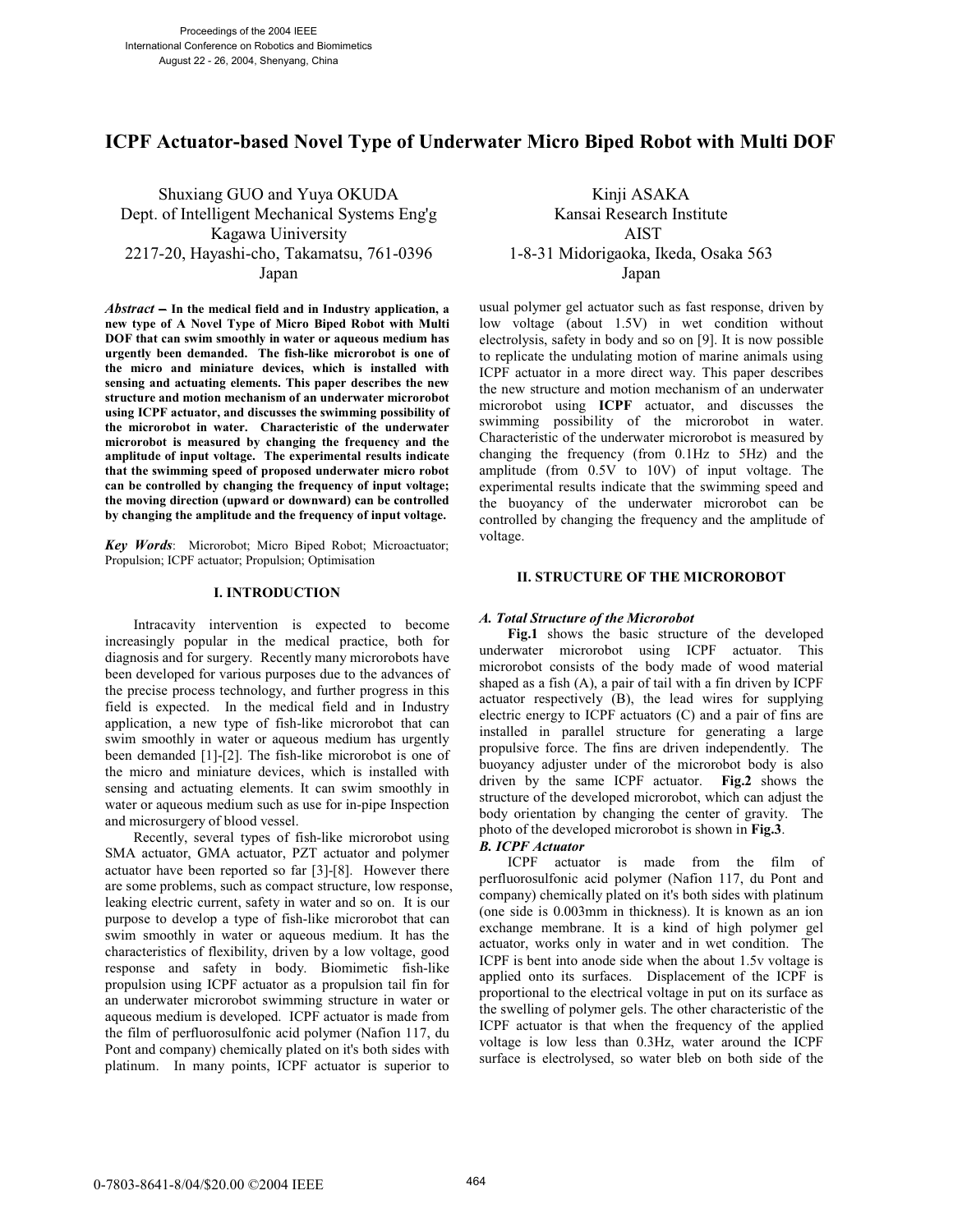ICPF surface is generated. In result of the change of body volume, and buoyancy of the microrobot can be controlled. ICPF actuator  $(0.2 \times 3 \times 15)$  is cut in a strip to drive a fin for propulsion, and ICPF actuator (0.2×4×6mm) is used for buoyancy adjuster as shown in **Fig.1**.



(c) Structure of Micro Biped Robot with 1 DOF



(d) Structure of Micro Biped Robot with Multi DOF











(b) Underwater Micro Biped Robot with 1 DOF



(c) Underwater Micro Biped Robot with 1 DOF Fig.3 View of the Developed Microrobot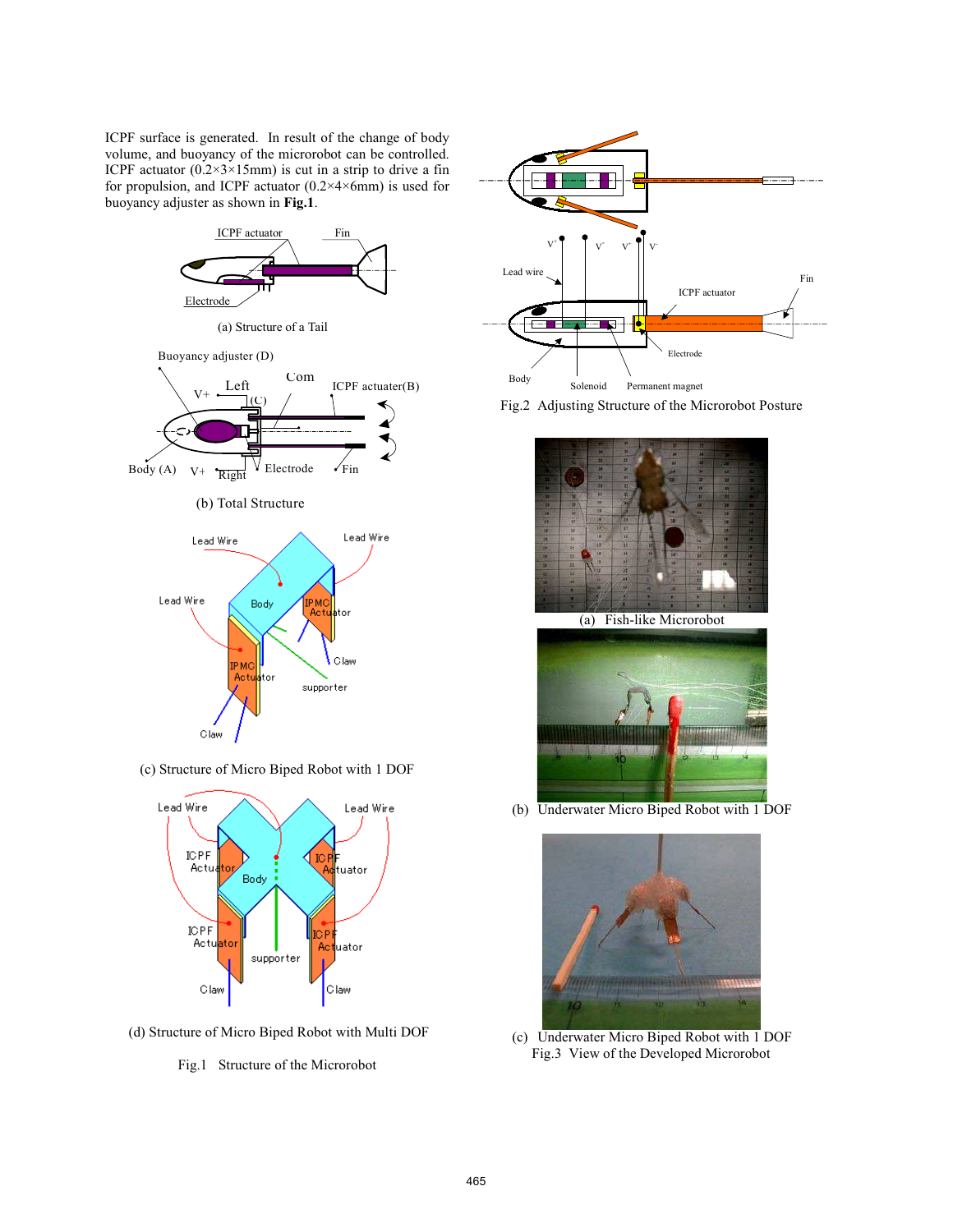#### **III. MOTION MECHANISM OF MICROROBOT**

The developed microrobot has two tails with a fin driven by the ICPF actuator respectively as shown in **Fig.1**. A pair of fins is offset in the distance d, and driven by electric voltage of f1 and f2 frequency independently as shown in **Fig.4**. A motion of a fin is described by combination of two kinds of motion, feathering and heaving. When proper phase difference appears between heaving and feathering, the fin generates an effective force as shown in **Fig.5**. The propulsive force is the sum of drag force vectors to the moving direction in equation (1). It can be realized by changing frequency f1, f2 of the electric voltage applied on the ICPF actuators that the moving motion in the directions (forward, right turn and left turn) as shown in **Table.1**.

The developed microrobot has a solenoid and two permanent magnets. It can change the body posture by adjusting the center of gravity as shown in **Fig.6**.



Fig.4 Driving Electric Voltage



Fig.5 Mechanism of Microrobot Using ICPF Actuator

Where  $C_d$  is drag coefficient based on wetted surface area A.  $\rho$  is the density of water.

The developed microrobot has a buoyancy adjuster driven by ICPF actuator. The ICPF actuator has the characteristic that when the frequency of the applied voltage is low less than 0.3Hz, water around the ICPF surface is electrolyzed, so water bleb on both side of the ICPF surface is generated. In result of the change of body volume, and floatage of the microrobot can be controlled. The floating mechanism of the developed microrobot is shown in **Fig.7**.







Fig.7 Floating Mechanism of the Microrobot

We know that the floatage of the microrobot is:

$$
F = \rho \times V_a \tag{2}
$$

Where  $V_a$  is the total volume of the microrobot. At first, the weight Mg is little large than the flotage *F* and the microrobot is sinking downward in water. When water around the ICPF surface is electrolysed. The generated bleb adsorbs on both side of the ICPF actuator and it increases the total volume of the microrobot by  $\Delta v$ . It also increases the flotage by  $\Delta F$  .

$$
\Delta F = \rho \times \Delta v \tag{3}
$$

We observed that the volume of the generated bleb could be controlled by changing the frequency and the amplitude of the applied voltage. When

$$
\Delta F = Mg - F \tag{4}
$$

It stops sinking and suspend in water. When

$$
\Delta F > Mg - F \tag{5}
$$

It begins to float upward. When the frequency of the applied voltage is low less than 0.3Hz. Electrolysis begins to be obvious and the larger the amplitude of voltage applied, the more the volume of the generated bleb will be.



Fig.8 Measurement System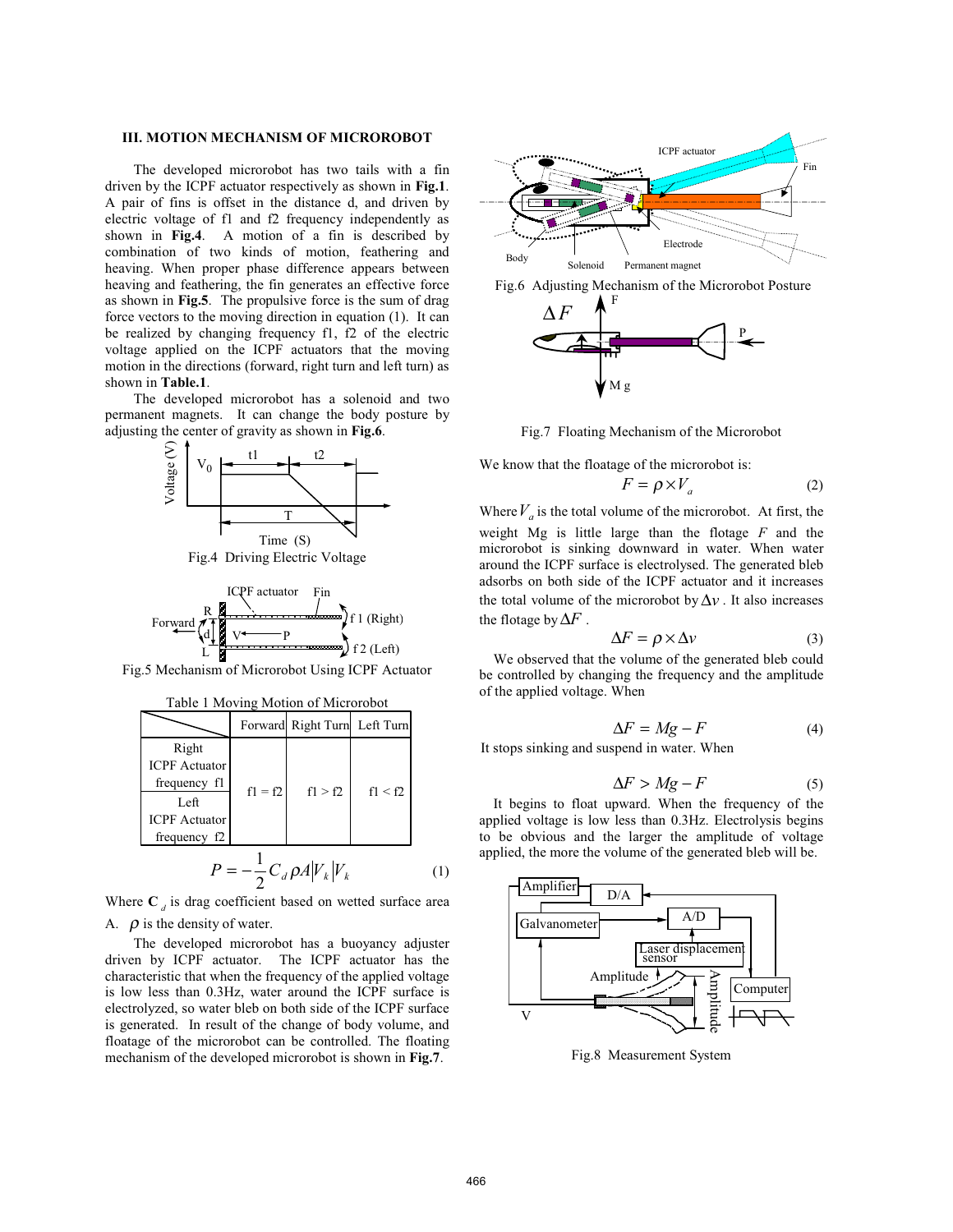## **IV. CHARACTERISTIC MEASUREMENT**

#### *A. Measurement System*

A computer can control the electric voltage set onto the ICPF actuators. The electrical current is measured by a galvanometer. The bending displacement of a fin at the point of the front end is measured by a laser displacement sensor. The bending amplitude of a fin can be obtained driven by an input voltage as shown in Fig.3. Measurement System is shown in **Fig.8**.

## *B. Characteristic of a Fin of Microrobot*

By using the measurement system as shown in **Fig.8**, the following characteristics are measured. First, we measured the maximum displacement of a fin in the centre point by changing the frequency of input voltage as shown in **Fig.4** in air. Second, the maximum current is also measured by changing the input voltage.



Fig.9 Maximum Displacement (In Air)

The experimental results are shown in **Fig.9** and **Fig.10**. From these experimental results, it is known that the maximum displacement is in inverse proportion to the frequency of the input voltage, and the maximum current is nearly proportional to the input voltage respectively.



#### **V. PROTOTYPE FISH-LIKE MICROROBOT**

The prototype of developed microrobot using ICPF actuator is shown in **Fig.3**. The specification of the microrobot is 10mm in width and 45mm in length (body 15mm without tail) as shown in **Table 2**. The body of microrobot is mainly made of wood material for lightweight. In order to verify the mechanism of the microrobot, we carry out the swimming experiments in 3 directions with 3 DOF in water by changing the voltage frequency. **Fig.11** shows the swimming motion in the water surface. **Fig.12** shows the swimming motion in the vertical direction reaction in water by changing buoyancy of the microrobot.

Table 2 Specifications of the Prototype Microrobot

| <b>Size</b>     | $10mm*45mm$                  |
|-----------------|------------------------------|
| Weight          | 0.76g                        |
| Material        | Wood                         |
| Actuator        | ICPF Actuator $(0.2*3*15)$   |
| Power<br>Supply | Electricity (e.g. 4V, 0.15A) |



Fig.11 Floating Motion in water surface



Fig.12 Floating Motion of the Microrobot

#### **VI. EXPERIMENTAL RESULTS**

We made the swimming experiments of the prototype microrobot using a measurement system shown in **Fig.13**. The propulsive forces for various frequencies were measured using a laser displacement sensor, an electric balance and a copper beam. The copper beam is soft enough to be bent by the propulsive force. The electric balance is used for the force evaluation. We also measured the propulsion speed for various frequencies using a high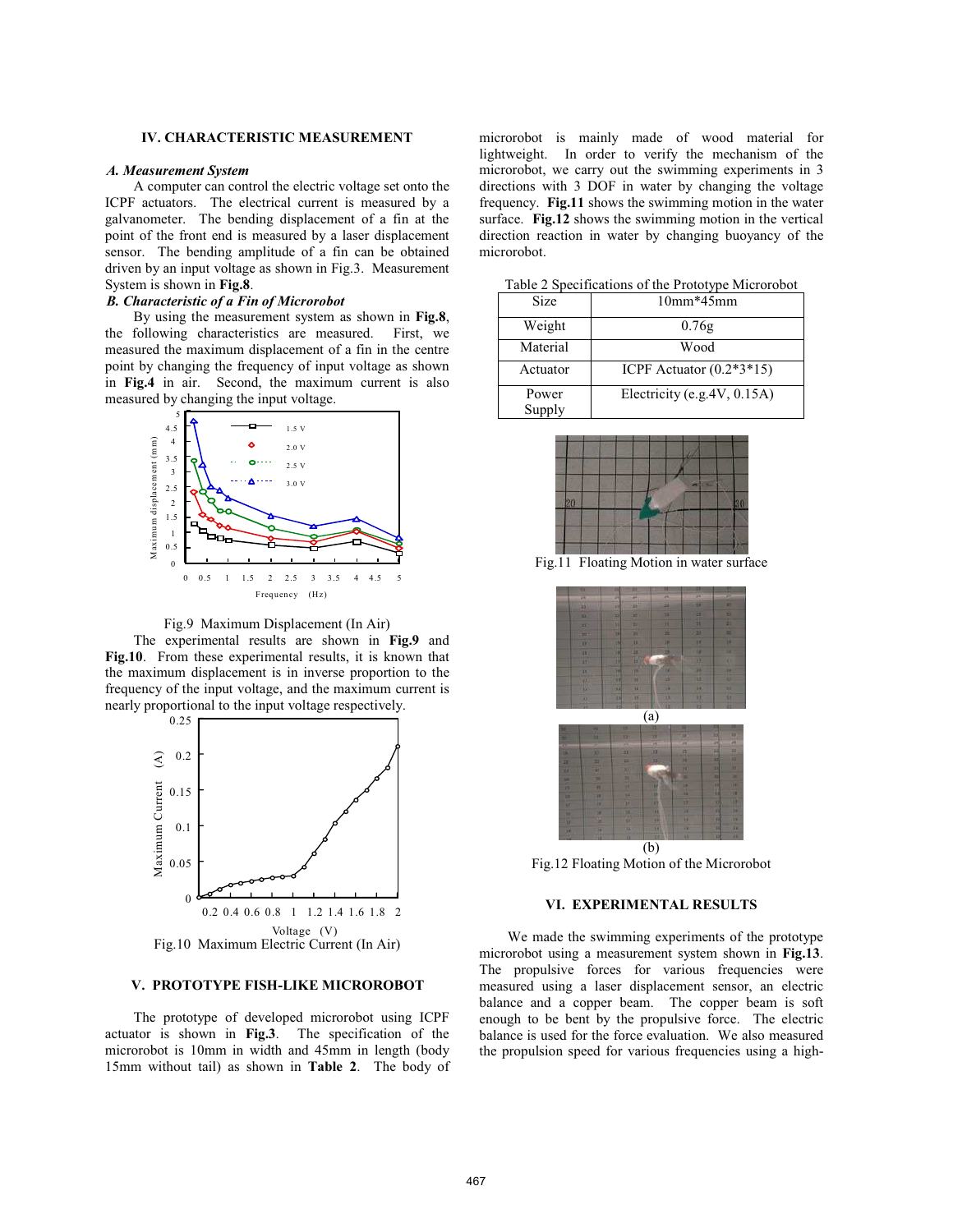speed camera. The average value of over 20 data is used as the final test data. By changing the frequency from 0.2Hz to 5Hz at 2.5 voltage input, the experimental results of average propulsive force, and average speed are shown in **Fig.14**. Experimental results show hat the moving speed 1.3mm/s~5.21mm/s can be obtained by changing the voltage frequency. **Fig.15** shows the floating speed for the microrobot. From the experiment results, it can be known that changing the voltage frequency can control the floating speed. **Fig.16** and **Fig.17**show the walking speed for the underwater micro biped robot. From the experiment results, it can be known that changing the voltage frequency can control the walking speed for the mirorobot.



Fig.13 Measurement System of Propulsion



Fig.15 Experimental Results of Floating Speed



Fig.16 Experimental Results of the Walking Speed

#### **VI I. CONCLUSIONS**

In this paper, we propose a new prototype model of an Underwater Micro Biped Robot with Multi DOF utilizing **ICPF** actuator as the servo actuator to realize swimming motion with multi DOF. The mass center of the microrobot can be controlled by one electromagnetic actuator. So the floating motion in vertical direction has been realized easily. There are two pair of fins, a mass center adjuster and a floatage adjuster. Characteristic of the underwater microrobot is measured by changing the frequency and amplitude of input voltage. The experimental results indicate that the swimming speed of proposed underwater micro robot can be controlled by changing the frequency of input voltage, the moving direction (upward or downward) can be controlled by changing the amplitude and the frequency of input voltage.

Based on the experiment result, it verified that the running speed of a micro bipedal robot was controllable by adjusting input voltage and frequency. The application to a living thing type admiration robot etc. can be considered.